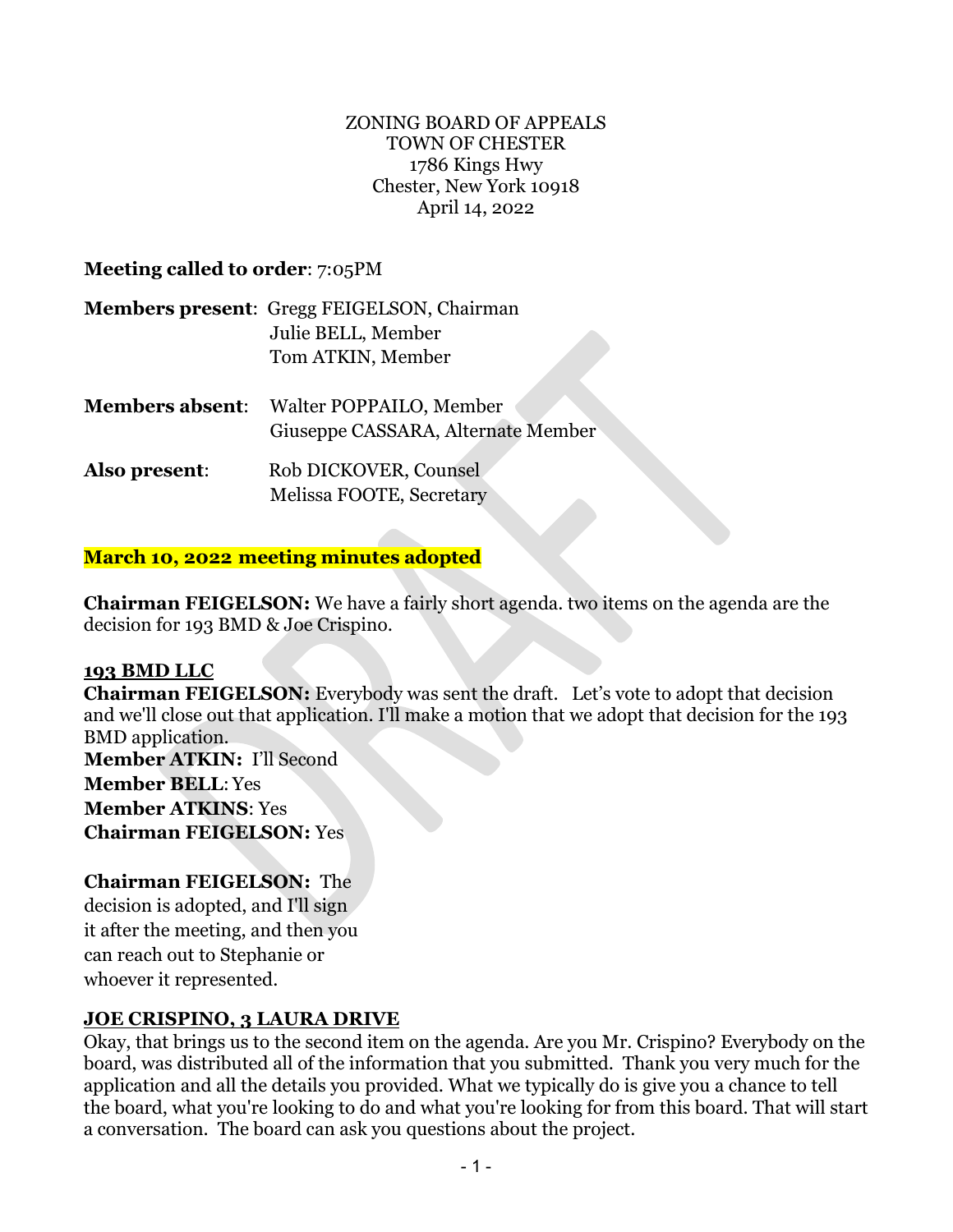**JOE CRISPINO:** This is for a front covered porch on the front of my house from end to end of the main dwelling. It's going to be roughly a 48 and change by 8ft protruding off the front face of the house. Current setback right now is 38.3 from the front of the house to the property line. For the zone, it's a 35 ft setback. I believe I put for an 8ft variance into the 35ft setback.

**Chairman FEIGELSON:** I did want to ask about so right now, I've got three numbers for your setback. The building inspector says 38.7. I think the application says 38.4, and you're saying 38.3 It doesn't really matter. As a word of caution. Since we don't have a detailed drawing of the project, it's the burden is a little bit on you to make sure you get you're sure the variances that we're going to consider. We'll work it all out. It's just math. Tom, I think you had a question.

**Member ATKIN:** I went there today. That's the first time I ever went in there. I think it will look good there.

**Chairman FEIGELSON:** It sounds like I'm not hearing any particular objections, of course, we have to get the public input at the public hearing I guess the question is now about dimensions. Counsel prepared a very nice summary analysis. I think the conclusion is that it looks like we're looking at two different variances, one having to do with the floor and one having to do with the overhang.

**Member ATKIN:** I don't know if that matters.

**Counsel DICKOVER:** The setback from your code is to the roofline. That's where the variance comes in. You get a 10% addition or bonus. So my memo goes through it pretty carefully, it appears to me that the variance being requested is a 3.1 foot variance to the 35 foot set back, so it's driven by the by the roofline.

**Member BELL:** So that's what he would need is 3.1 foot variance?

**Counsel DICKOVER:** Yes, a 3.1 foot variance and when you do it by percentage it ends up being an 9.84%, variance; mathematically?

**Member BELL:** How far away from the from the road are you?

**JOE CRISPINO:** The actual road, it's 48.3ft, but the property lines actually is 10 feet to be right.

**Member ATKIN:** Is there a sewer line there? it is? It's a municipal basin. That's probably where the septic sewer line is. Because when you go down to Kings Highway, all that septic goes straight across. You have a lot of room at the front with that 10 feet.

**JOE CRISPINO:** It's 10 feet in addition to the 38.3. point to the actual curb.

**Counsel DICKOVER:** Is it curbed or is it paved?

**JOE CRISPINO:** Curbed.

**Chairman FEIGELSON:** It's a 3.1 variance overall, driven by the roofline, right. Any other questions?

**Member BELL:** I think we have to put it that it can never be enclosed.

**Chairman FEIGELSON:** Do you mean in terms of conditioning?

**Member BELL**: Yes.

**Chairman FEIGELSON:** You didn't intend to enclose it any point, that definitely could change the character of it?

**JOE CRISPINO** No.

**Member BELL**: The next person may want to, but if we have it in there, they can never do it.